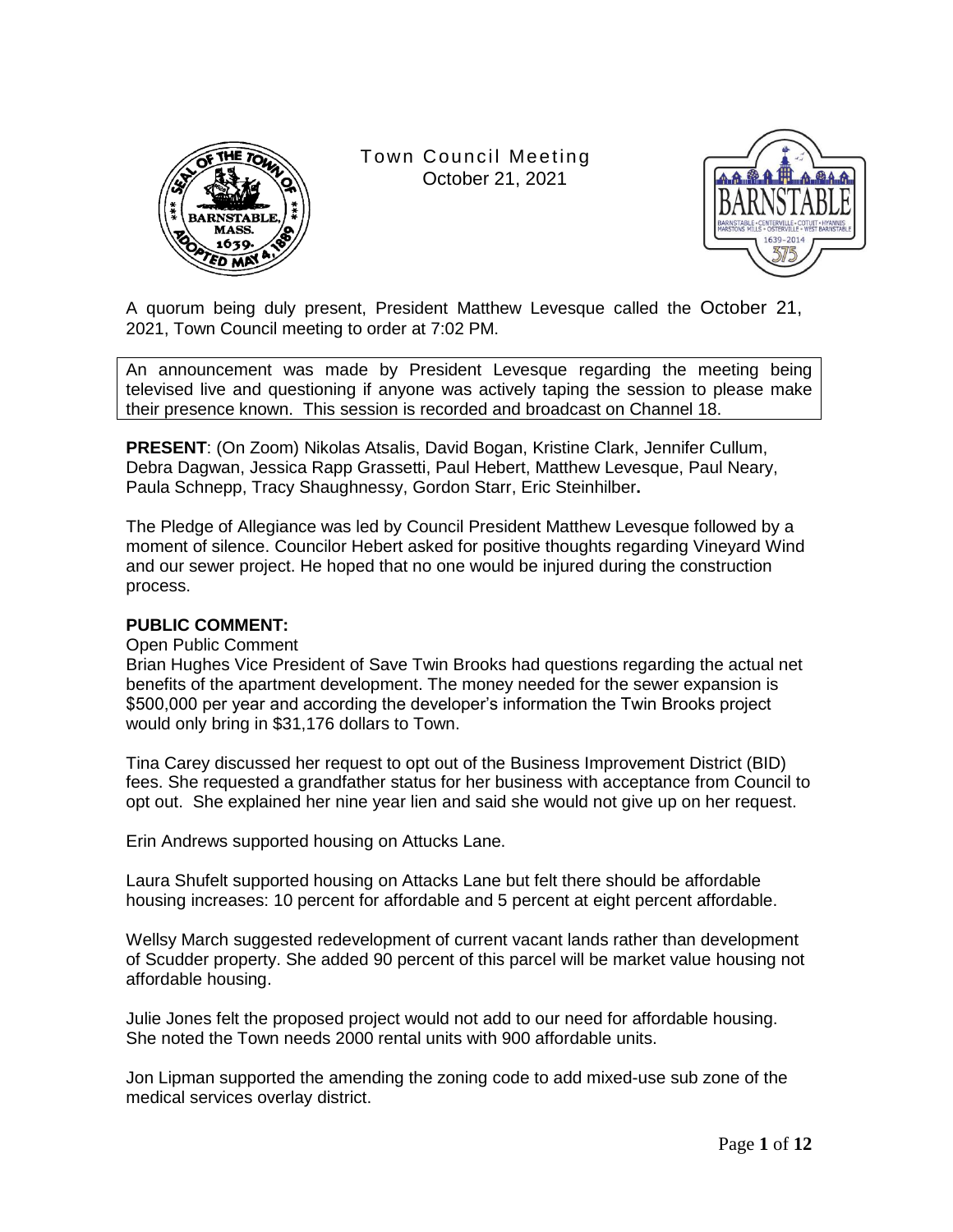Cynthia Cole was not opposed to the Cape Cod Hospital Housing project but had concerns with the need for more affordable housing, the setback on the property and the small scale of outside amenities

Shauna Moos Housing Assistant with Individual and Family Housing said there needed be more diverse housing options. She noted as of July 28 – August 04 nearly 100 people were faced with decisions of no place to live.

Paul and Nancy Thompson supported the zoning changes to create more housing for people who need it.

Jeane Morrison was in favor of more housing for year-round residents. More housing is needed on Cape Cod for workforce.

Linda Edson felt the projects like this housing project was good for the Town.

#### **Response to Public Comment:**

(Bogan) Requested information regarding anyone who has left the BID. Please include the information referred to by Tina Carey.

(Ells) Information is incorrect regarding the BID. Karen Nober will request information from the Business Improvement District.

(Levesque) General information regarding the BID – residential property does not pay fees, some properties are in the BID some are outside the BID - we will look for verification by Staff

(Starr) we need more housing at different levels

### Close Public Comments

### **TOWN MANAGER COMMUNICATIONS (update Exhibit A)**

Mark Ells explained he would not discuss his report but it was presented to Council in email form. Elizabeth Jenkins, Planning and Development Director would use the time to discuss the Local Comprehensive Plan Committee. She discussed the draft memorandum and noted public comment would be accepted on this through November 1, 2021. There will be update on the November 4<sup>th</sup> Town Council meeting.

Elizabeth Jenkins spoke about development of the Local Comprehensive Plan Committee. She discussed the consultant who was hired before the committee. Mark Ells explained the consultant and the Chair of the Appointments Committee, with her experience and knowledge had agreed to participate for recommendation and ratification of the Local Comprehensive Plan Committee.

President Levesque welcomed members of the School Committee for their Joint School Committee meeting. Chair Mike Judge opened their meeting with a roll call. Mark Milne, Finance Director and Gareth Markwell, Deputy Finance Director gave an update on the financials of the Town. Milne explained this meeting with the Town Council and the School Board was required per the Town Charter. He discussed the Fiscal Year 2021 bond rating which was AAA with a stable outlook. He spoke about the best practices and policies for the Town. He discussed Enterprise and General Funds, Free Cash, Reserve dollars, Debt Service, Motor Vehicle Excise Tax and supply chain issues. Milne talked about Fiscal Year 2022 Operating Budget, property tax, which was the best in 5 years, and the Enterprise Funds tracking as expected. Markwell discussed the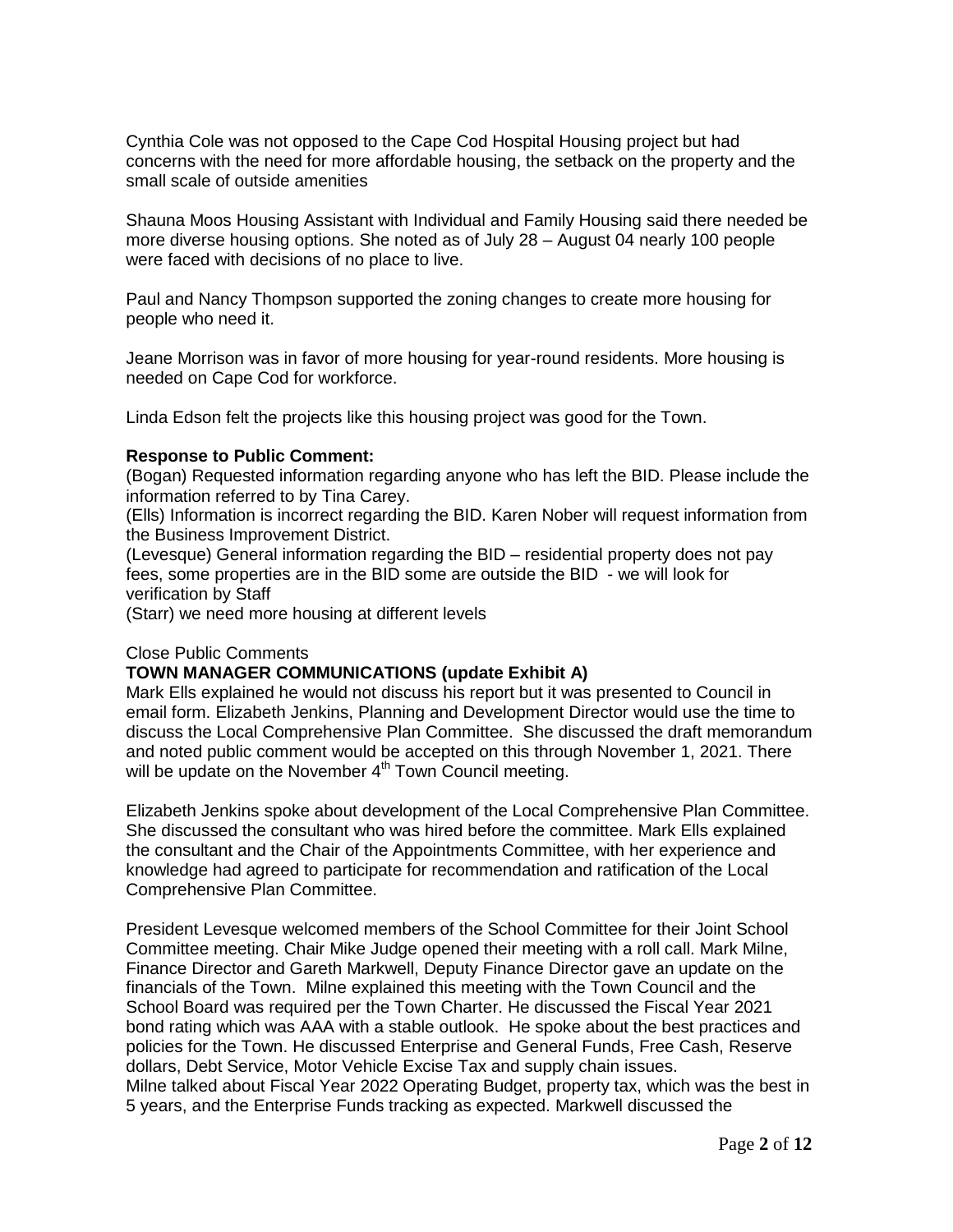Barnstable student enrollment numbers, General Fund surplus, school generators, and general supplies needed for the school calendar.

Discussion on Fiscal Year 2023 projections: property tax increase, new properties, excise tax, state aid, permitting and continued growth of high need students.

Chair Mike Judge said the presentation was excellent and noted there were no questions from the School Committee.

(Cullum) Can social and emotional be quantifiable in dollars per year? (Markwell) Yes. Superintendent Mayo Brown explained yes we can put the numbers together for Council. (Neary) Regarding the financial summary - one million dollars surplus? (Markwell) Unique nature due to COVID school year - increased costs but received State and Federal grants.

Chair Mike Judge closed their meeting with a roll call.

### **ACT ON MINUTES**:

Upon a motion duly made and seconded it was to accept the minutes of as presented. **VOTE: PASSES 13 YES**

**Roll Call: Atsalis, Bogan, Clark, Cullum, Dagwan, Rapp Grassetti, Hebert, Levesque, Neary, Schnepp, Shaughnessy, Starr, Steinhilber.**

### **COMMUNICATIONS- from elected officials, boards, committees, and staff commission reports, correspondence and announcements:**

(Hebert) Strawberry Hill sewer expansion construction workers and staff always there and are doing a great job. Street is available at night. (Levesque) Opening of Pickle Ball court – great job !

Break  $-9:15$  pm

### **2022-007 AMENDING THE CODE OF THE TOWN OF BARNSTABLE, PART I GENERAL ORDINANCES, CHAPTER 240 ZONING by adding a MIXED-USE SUB ZONE OF THE MEDICAL SERVICES OVERLAY DISTRICT INTRO: 07/15/2021, 09/02/2021, 09/16/2021, 10/21/2021**

Elizabeth Jenkins, Planning and Development Director explained the agenda item was a continued Public Hearing and yielded time to New England Development. Mike Ford, Attorney for New England Development introduced Eliza Cox, Attorney for the Cape Cod Hospital, and Timothy Sullivan, Louise Gianakos, John Twohig and Paul Cincotta. Mike Ford discussed the 40 acres owned by the Cape Cod Hospital (CCH) and the purchase agreement with New England Development (NED) for 32 of those 40 acres of land. CCH will retain the 8 acres which will have another Wilkins like complex. NED received permission for the project from the Cape Cod Commission. Tonight we are seeking approval of an amendment to the zoning.

No Public Comment close Public Hearing.

(Clark) Storm surge from a Category 4 storm will wipe out half of the hospital. Why is the hospital selling property – this vulnerability is a big risk.

Recess – 9:40 pm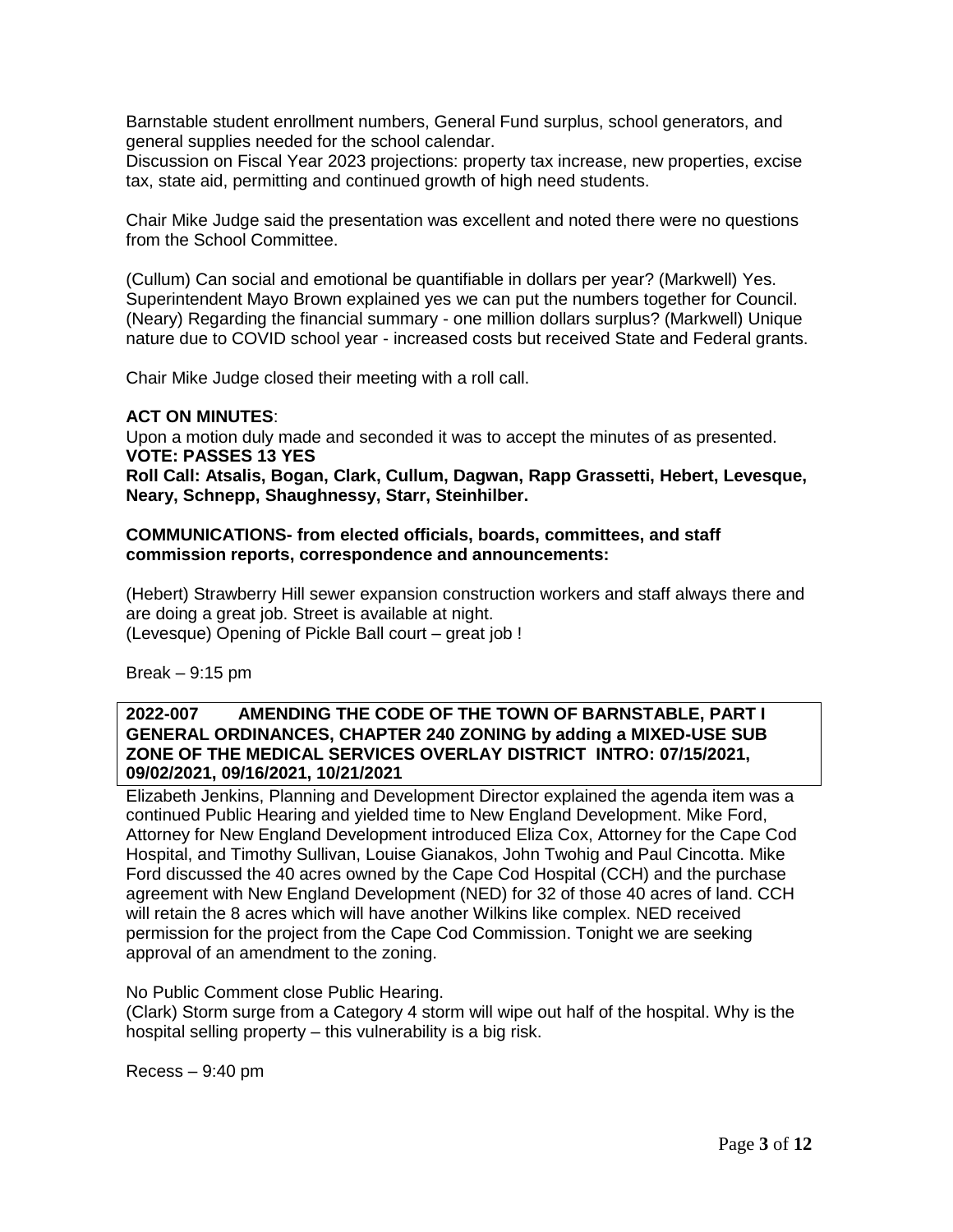(Clark) CCH is liquidating property that could be used as an alternate site/emergency site if there was a Category 4 storm surge. Half the hospital will be flooded why is the land being sold?

Eliza Cox, Attorney for CCH explained the main campus of the CCH is not subject to the zoning amendment. She added the existing hospital is not within the Federal Emergency Management Agency (FEMA) high-level map. She noted that last year Medicare reimbursement did not cover all expenses and land is being sold to cover those dollars. (Rapp Grassetti) Hospital has owned the property for decades with no taxes paid to Town. Why has Town not received money from this property? (Ells) Six years the Town has not pursued a pilot. (Rapp Grassetti) Is there a guarantee that NED will not get a tax exemption or Tax Increment Financing (TIF)? (Twohig) NED there will be no TIF or tax relief for the 32 acres. The property will become taxable in Phase I – residential building will be taxable. (Jenkins) New Overlay District incorporates provisions for sub-zone within an existing overlay district. (Cullum) Do we have a price tag on cost of units? (Twohig) Yes cost price per unit is \$350,000 per 800 square feet. (Schnepp) This is a dense development are there amenities like walkways? (Twohig) Yes we will have sidewalks. (Bogan) If the pricing is \$2.30 per square foot do you have any idea what that will be in today's dollars? (Twohig) 800 square feet unit \$1900.00 to \$2000.00 and 65 percent area median income (AMI) \$1100.00 dollars. (Shaughnessy) Hoping this will increase development and diversity in the marketplace.

Amendments to Zoning Ordinance:

Attorney Karen Nober suggested clean-up the language of the amendment.

Upon a motion duly made and seconded it was Amendment A - Parking Section 3, Subsection H, subparagraph (3) be amended by striking the words "at a ratio of 1 space per 250 sf." and inserting the following words in place thereof:

"at a ratio of 1 space per 300 sf."

**VOTE: PASSES 13 YES**

**Roll Call: Atsalis, Bogan, Clark, Cullum, Dagwan, Rapp Grassetti, Hebert, Levesque, Neary, Schnepp, Shaughnessy, Starr, Steinhilber.** 

Upon a motion duly made and seconded it was Amendment B – Signage Section 3, Subsection K. Signage, be amended by striking in the first sentence the words "provisions of Sections 240-64, 65 and 66 herein," and inserting the following words in place thereof:

"provisions of Sections 240-65 and 66 herein,"

### **VOTE: PASSES 13 YES**

**Roll Call: Atsalis, Bogan, Clark, Cullum, Dagwan, Rapp Grassetti, Hebert, Levesque, Neary, Schnepp, Shaughnessy, Starr, Steinhilber.**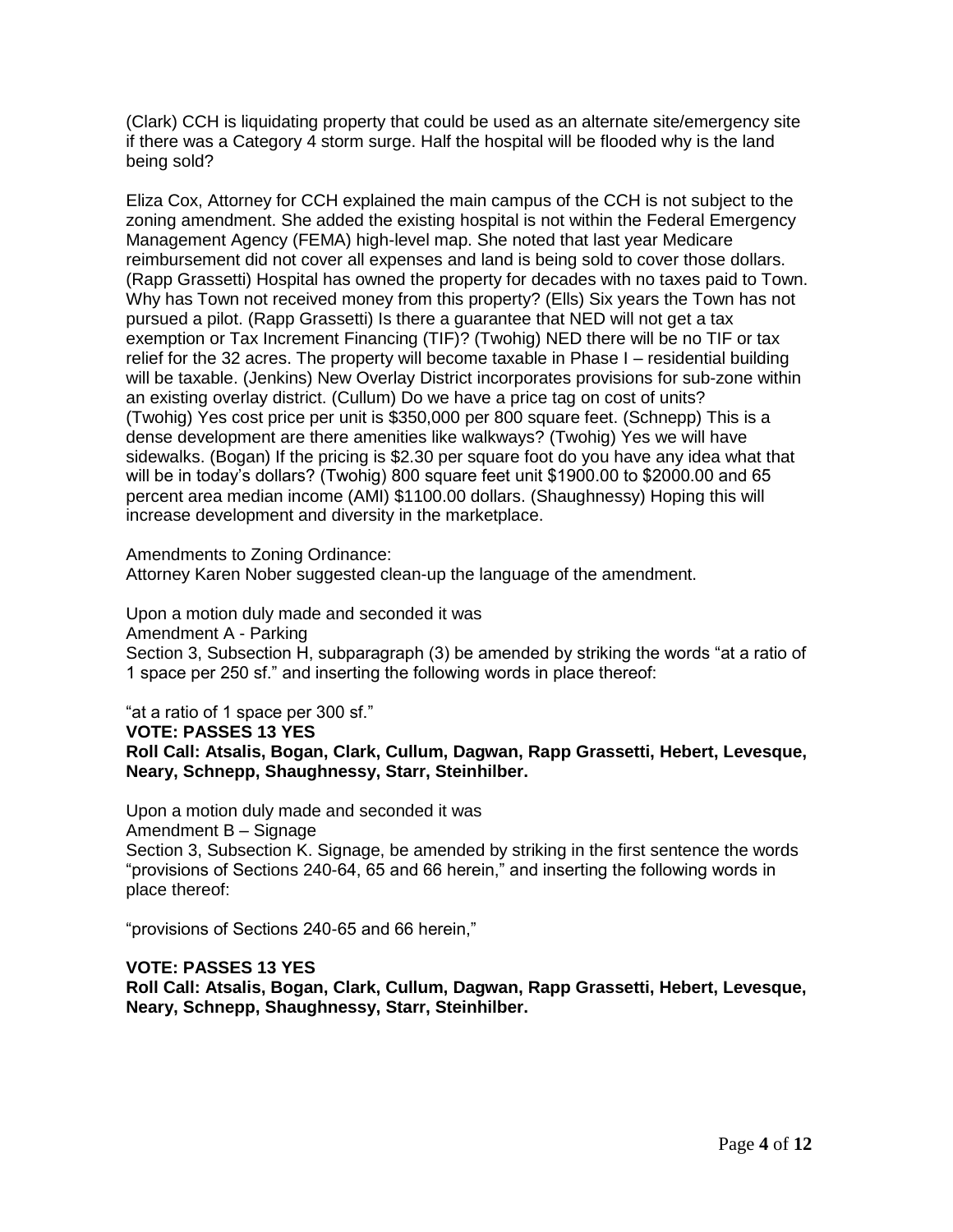Upon a motion duly made and seconded it was

Amendment C – Additional 3 percent inclusionary

Section 3, be amended by inserting the following new Subsection I, and that current Subsections I, J, K and L, be re-lettered as Subsections J, K, L and M, respectively:

(I) Affordable Housing Units. Notwithstanding any other provisions as may be set forth in this Zoning Ordinance, any multifamily dwelling development in the Mixed-Use Sub Zone shall comply with the following affordable housing requirements:

(1) The provisions of the Town of Barnstable Code, Chapter 9, Inclusionary Affordable Housing Requirements; and

(2) An additional three percent (3%) of the multifamily dwelling units shall be deed restricted as affordable housing units subject to the provisions for affordable units in Town of Barnstable Code, Chapter 9, Inclusionary Affordable Housing Requirements, except that for the purposes of this subsection, a qualified affordable housing unit tenant shall be defined as an individual or household with total annual income that does not exceed 80% of the median income for the Town of Barnstable, as determined annually by the Department of Housing and Urban Development. The affordable units shall conform to all Department of Housing and Community Development (DHCD) standards that must be met to qualify these units for inclusion in the DHCD Subsidized Housing Inventory (SHI) as Local Initiative Program units.

(3) No certificate of occupancy permit shall be issued until recordation of the Regulatory Agreement and Declaration of Restrictive Covenants."

# **VOTE: PASSES 13 YES**

**Roll Call: Atsalis, Bogan, Clark, Cullum, Dagwan, Rapp Grassetti, Hebert, Levesque, Neary, Schnepp, Shaughnessy, Starr, Steinhilber.** 

Upon a motion duly made and seconded it was

Amendment X– Lease Term

Section 3, Subsection C shall be amended by adding the following new subparagraph (9): "Multifamily dwelling units shall be leased for a term of not less than twelve (12) months, provided, however, up to ten percent (10%) of the units in a multifamily dwelling development in the Mixed-Use Sub Zone may be leased for a term of less than twelve (12) months but not less than six (6) months."

# **VOTE: PASSES 13 YES**

**Roll Call: Atsalis, Bogan, Clark, Cullum, Dagwan, Rapp Grassetti, Hebert, Levesque, Neary, Schnepp, Shaughnessy, Starr, Steinhilber.** 

Upon a motion duly made and seconded it was

Amendment D – Councilor Starr

4) In addition to the requirements of subparagraphs (1) and (2), an additional 2% of the multifamily dwelling units shall be deed restricted as workforce housing units, offered for rent and affordable to families earning between 81% and 100% of the area median income, as determined annually by the U.S. Department of Housing and Urban Development. Such residential dwelling units shall remain affordable in perpetuity and shall be subject to a Regulatory Agreement and Declaration of Restrictive Covenants and monitoring agreement and such other agreements or restrictions as may be necessary to effectuate the purposes of this subparagraph as may be required and approved by the Barnstable Town Attorney."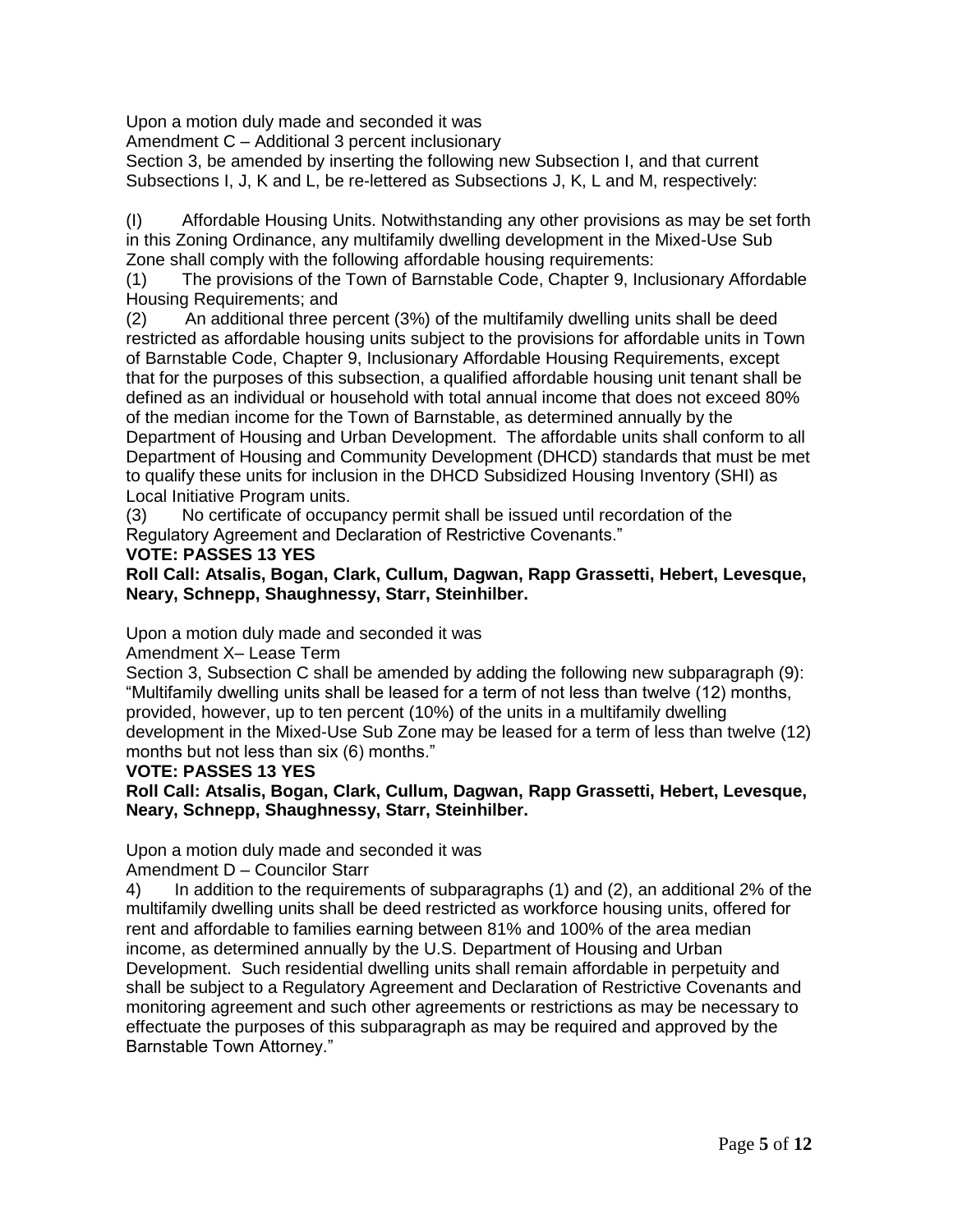(Starr) More housing is needed and it needs to be affordable – needs more diversity within all levels. (Twohig) Feasibility of this amendment is a \$2 million dollar loss for NED. Please do not support this amendment.

**VOTE: FAILED 4 YES 9 NO Roll Call: YES Bogan, Clark, Dagwan, Starr NO Atsalis, Cullum, Rapp Grassetti, Hebert, Levesque, Neary, Schnepp, Shaughnessy, Steinhilber.** 

Upon a motion duly made and seconded it was **TO AMEND ORDERED:** That the Code of the Town of Barnstable, Part I General Ordinances, Chapter 240 Zoning be amended as follows:

# **SECTION 1**

By amending the Zoning Map of Barnstable, Mass. Dated September 1, 1998, as previously amended, as referenced in Article II, Section 240-6, to add a Mixed-Use Sub Zone of the Medical Services Overlay District, as shown on maps dated July 7, 2021, prepared by the Town of Barnstable Geographical Information System Unit, and entitled:

- Proposed Amendment to the Town Zoning Map Creating the Mixed-Use Sub Zone of the Medical Services Overlay District
- Proposed Amendment to the Hyannis Zoning Map Creating the Mixed-Use Sub Zone of the Medical Services Overlay District
- Proposed Amendment to the Barnstable Zoning Map Creating the Mixed-Use Sub Zone of the Medical Services Overlay District

# **SECTION 2**

By amending Article II, Section 240-5, Establishment of districts, by inserting the term "Mixed-Use Sub Zone of the Medical Services Overlay District" immediately below the term "Medical Services Overlay District" as it appears under the heading "Overlay Districts".

# **SECTION 3**

By inserting in Article III, the following new Section 240-38.1:

# "§ 240-38.1 **Mixed-Use Sub Zone of the Medical Services Overlay District**

# **A. Purpose.**

- (1) The purpose of this section is to permit the development and relocation of medical and healthcare services, together with commercial, retail and residential uses, on a site with convenient regional access. The Mixed-Use Sub Zone is established as a special district of the Medical Services Overlay District which overlays in majority part the Industrial Zoning District, and, in part, the Groundwater Protection and Wellhead Protection Overlay Districts.
- (2) Provisions of this section are designed to ensure that all development activities associated with the Mixed-Use Sub Zone will be carried out so as to provide for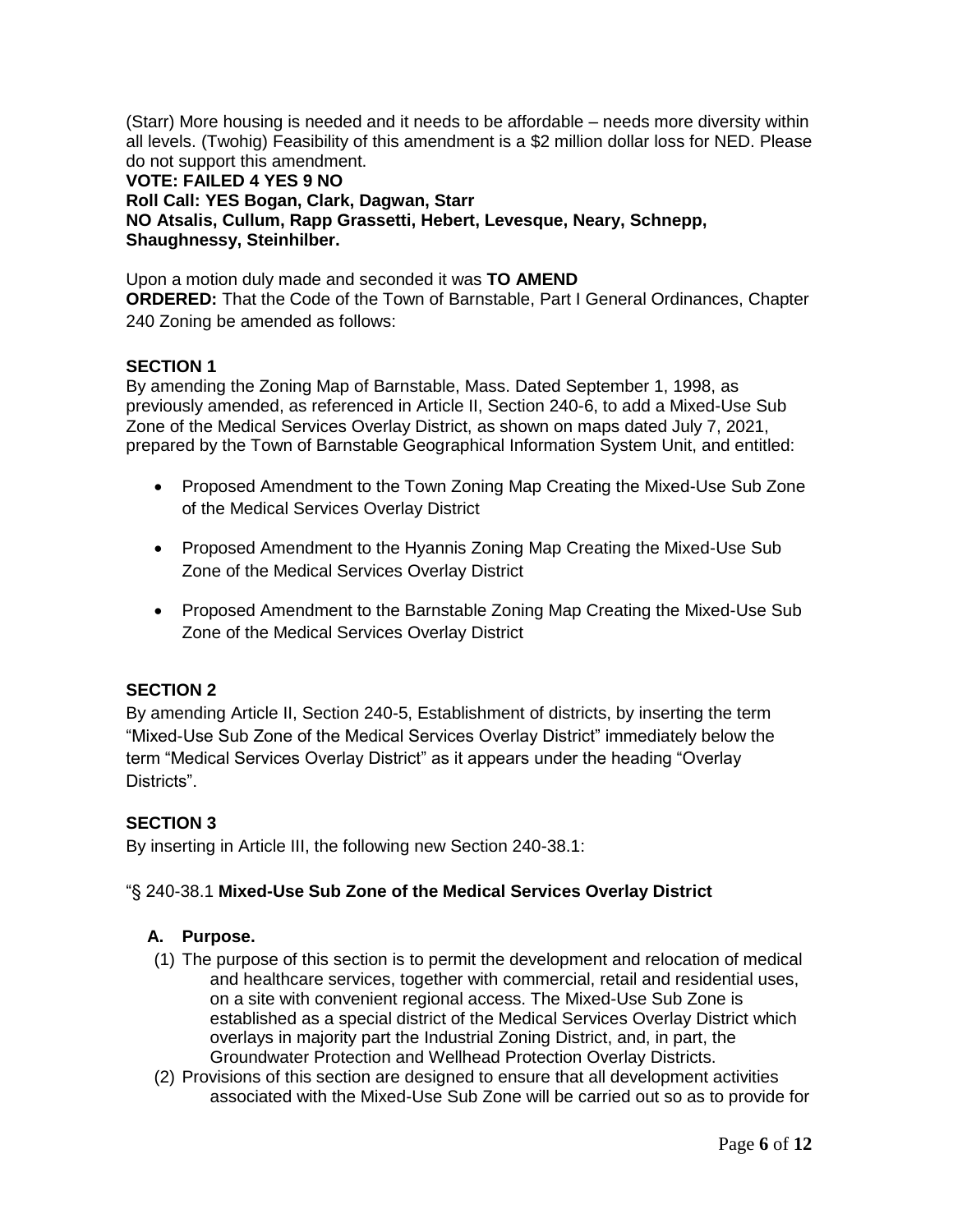and maintain protection of neighboring properties, convenient and safe access for vehicular and pedestrian movement, fire-fighting and emergency rescue vehicles, satisfactory methods of stormwater management, groundwater recharge and handling and disposal of sewage and waste and adequate offstreet parking. To the extent anything contained in this Section 240-38.1 conflicts with any other provisions of this zoning ordinance, this Section 240- 38.1 shall govern.

- **B. District established.** A "Mixed-Use Sub Zone of the Medical Services Overlay District" is hereby established and shall be considered superimposed over any other districts established by this chapter and is shown as an overlay on the Official Zoning Map established pursuant to §240-6, Zoning Map, herein.
- **C. Principal permitted uses.** The principal permitted uses allowed in the Mixed-Use Sub Zone shall include all uses permitted in the Medical Services Overlay District, which include all uses permitted in the underlying IND District (including, without limitation, any use permitted in the B and S&D Districts). Additionally, multifamily dwellings (apartments) on a lot within 1,000 feet of Kidd's Hill Road within the Mixed-Use Sub Zone shall be permitted subject to the following provisions in lieu of the requirements set forth in Sections 240-21.A(9)(a)-(i) or 240.38(F), or any other provisions as may be set forth in this Zoning Ordinance:
	- (1) The minimum lot area ratio shall be 1,500 square feet of lot area per each apartment unit for new multifamily structures.
	- (2) The maximum lot coverage shall be 25%.
	- $(3)$  The maximum height shall not exceed 35 feet<sup>1</sup>.
	- (4) The minimum front yard setback shall be 60 feet.
	- (5) The minimum side and rear yard setbacks shall be 30 feet.
	- (6) The maximum floor area ratio shall be 0.75.

 $\overline{a}$ 

- (7) A perimeter green space of not less than 20 feet in width shall be provided, such space to be planted and maintained as green area and to be broken only in a front yard by a driveway.
- (8) No living units shall be constructed or used below the ground level.
- (9) Multifamily dwelling units shall be leased for a term of not less than twelve (12) months, provided, however, up to ten percent (10%) of the units in a multifamily dwelling development in the Mixed-Use Sub Zone may be leased for a term of less than twelve (12) months but not less than six (6) months."
- **D. Accessory uses**. Within the Mixed-Use Sub Zone, accessory uses or accessory buildings are permitted, including, without limitation, parking garages, pools, parking areas and offices, provided that any such use or building is customarily incidental to, subordinate to and on the same lot as the principal use it serves.

<sup>&</sup>lt;sup>1</sup> Except that for multifamily structures on a lot not less than 10 acres, the maximum building height shall be not more than 4 stories which shall not be more than 55 feet in height measured to the highest point on the roof (not including antennas or similar roof structures).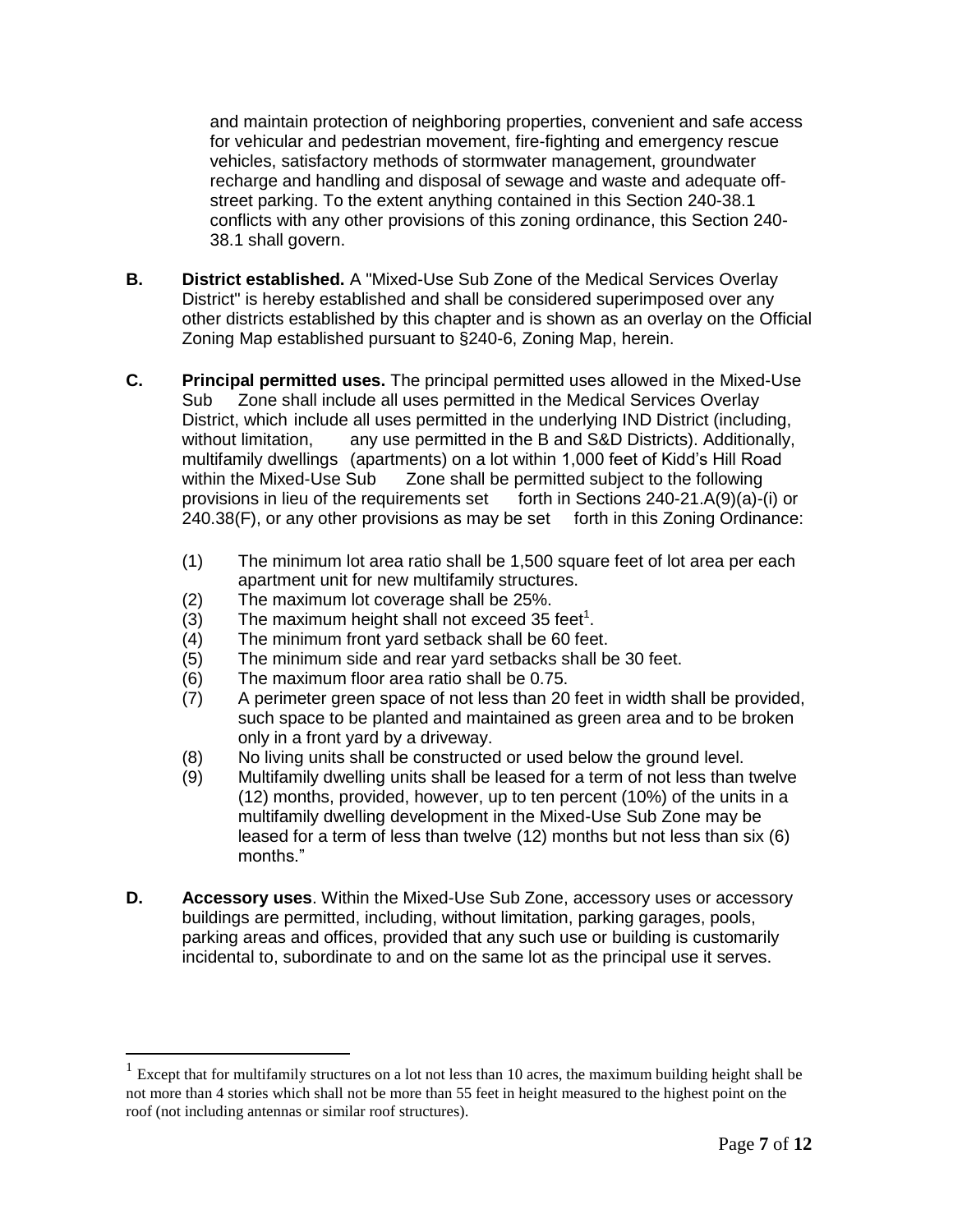- **E. Conditional uses.** The conditional uses allowed in the Mixed-Use Sub Zone shall include all conditional uses permitted in the Medical Services Overlay District, the IND District, the S&D District, and the B District.
- **F. Special Permit uses.** The special permit uses allowed in the Mixed-Use Sub Zone shall include all special permit uses permitted in the Medical Services Overlay District, the IND District and the B District, 'Senior Living, Assisted Living'<sup>2</sup>, 'Senior Living, Nursing Homes<sup>'2</sup>, independent living facilities, memory care facilities, and long-term care facilities. Additionally, multifamily dwellings (apartments) on a lot, any portion of which is set back greater than 1,000 feet from Kidd's Hill Road within the Mixed-Use Sub Zone, shall be allowed by special permit, subject to the provisions of Section 240-38.1(C) above in lieu of the requirements set forth in Sections 240-21(A) (9) (a)-(i) or 240.38(F), or any other provisions as may be set forth in this Zoning Ordinance.
- **G. Bulk regulations** (dimensional requirements) for all uses other than multifamily dwellings (apartments):
	- (1) Minimum lot area: 90,000 square feet.
	- (2) Minimum lot frontage: 200 feet.
	- (3) Minimum setback, front: 60 feet.
	- (4) Side/rear yard: 30 feet minimum.
	- (5) Building height: $335 \text{ feet}^4$ .
	- (6) Front yard landscape buffer: 45 feet.
	- (7) Landscape buffer, rear and side yard: 30 feet.
	- (8) Maximum lot coverage: 25%.
	- (9) Maximum floor area ratio: 0.40.

# **H. Parking Regulations.**

- (1) For multifamily dwellings, off-street parking shall be provided at a ratio of 1.3 spaces per dwelling unit, and 1 guest space per 10 dwelling unit spaces
- (2) For retail uses, off-street parking shall be provided at a ratio of 1 space per 250 retail sf.
- (3) For medical uses, off-street parking shall be provided at a ratio of 1 space per 300 sf.
- **I.** Affordable Housing Units. Notwithstanding any other provisions as may be set forth in this Zoning Ordinance, any multifamily dwelling development in the Mixed-Use Sub Zone shall comply with the following affordable housing requirements:

 $\overline{a}$ 

 $^{2}$  As such term is defined in Section 240-25(F).

<sup>&</sup>lt;sup>3</sup> Skylights, mechanical penthouses and architectural features not designed for human occupancy shall be excluded in determining the height of any building in the Mixed-Use Sub Zone.

<sup>&</sup>lt;sup>4</sup> Except that for structures containing 'Senior Living, Assisted Living', 'Senior Living, Nursing Homes', independent living facilities, memory care facilities and/or long-term care facilities, on a lot not less than 10 acres, the maximum building height shall not be more than 4 stories which shall not be more than 55 feet measured to the highest point on the roof (not including antennas or similar roof structures).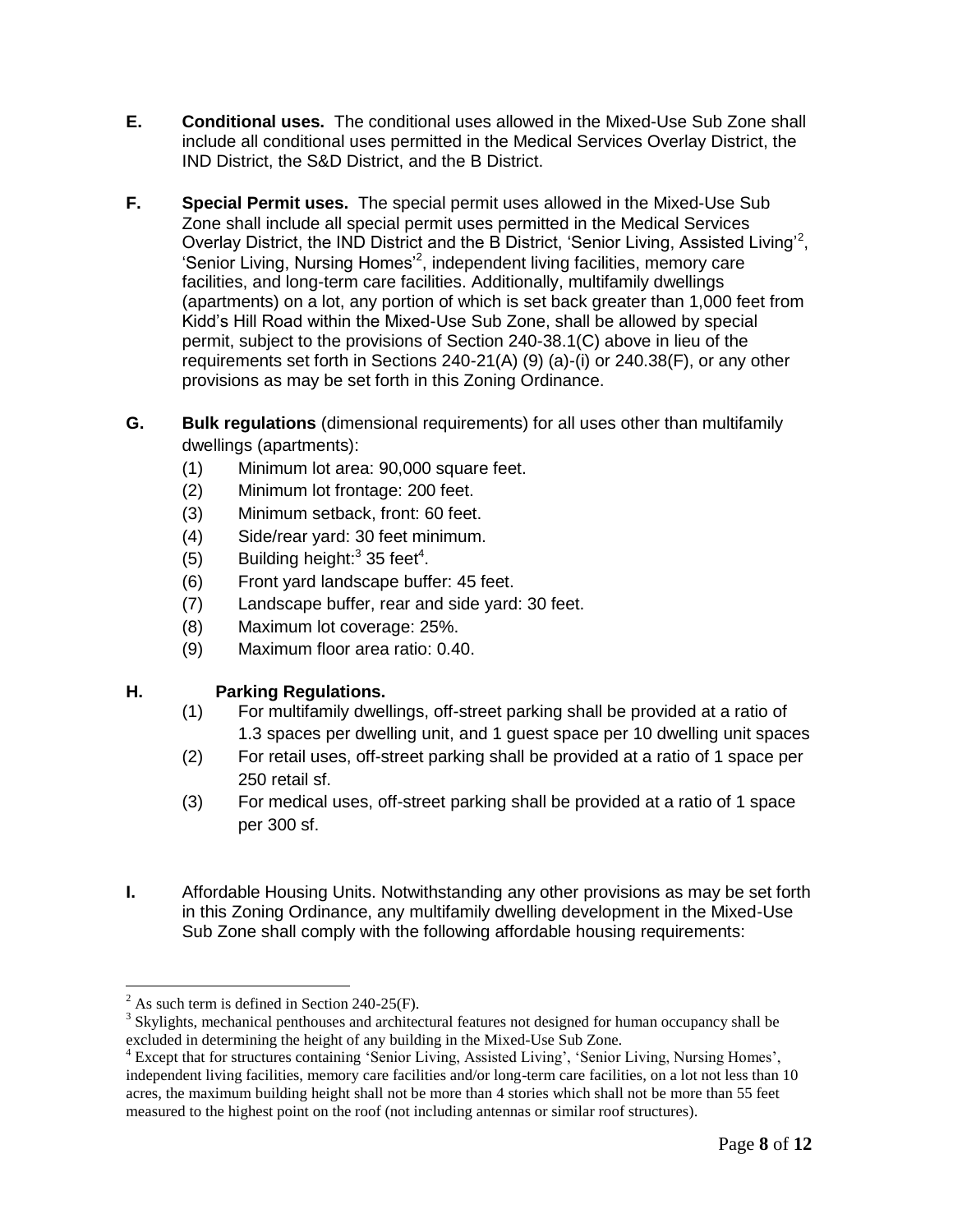(1) The provisions of the Town of Barnstable Code, Chapter 9, Inclusionary Affordable Housing Requirements; and

(2) An additional three percent (3%) of the multifamily dwelling units shall be deed restricted as affordable housing units subject to the provisions for affordable units in Town of Barnstable Code, Chapter 9, Inclusionary Affordable Housing Requirements, except that for the purposes of this subsection, a qualified affordable housing unit tenant shall be defined as an individual or household with total annual income that does not exceed 80% of the median income for the Town of Barnstable, as determined annually by the Department of Housing and Urban Development. The affordable units shall conform to all Department of Housing and Community Development (DHCD) standards that must be met to qualify these units for inclusion in the DHCD Subsidized Housing Inventory (SHI) as Local Initiative Program units.

(3) No certificate of occupancy permit shall be issued until recordation of the Regulatory Agreement and Declaration of Restrictive Covenants."

- **J. Design and Screening Standards.** Notwithstanding anything contained in Section 240-52, or any other provisions as may be set forth in this Zoning Ordinance, each off-street parking space in the Mixed-Use Sub Zone shall have minimum dimensions of 9 feet by 18 feet excluding the driveway to such space.
- **K. Incidental Storage of Hazardous Materials and Impervious Coverage.**  Hazardous Materials may be stored and offered for sale in connection with retail use or incidental to multifamily use in the Mixed-Use Sub Zone, except as prohibited by the WP Wellhead Protection Overlay District. In the Mixed-Use Sub Zone, compliance with the lot coverage requirements set forth in Sections 240-35(F)(3) and 240-35(G)(3) may be determined across multiple lots located within the district if the owners of such lots agree to do so in a written agreement provided to the building department. Additionally, for purposes of Sections 240-35(F) (3) and 240-35(G) (3), porous pavement shall not be considered paved surface.
- **L. Signage.** Notwithstanding the provisions of Sections 240-65 and 66 herein, (i) on lots with not less than 10 acres in the Mixed-Use Sub Zone, an aggregate sign area of up to 400 square feet shall be allowed, provided that the sign area of any single sign does not exceed 200 square feet, and (ii) one free-standing sign of up to 200 square feet shall be allowed in the Mixed-Use Sub Zone, provided that such free-standing sign identifies at least two commercial, retail and/or medical uses within the Mixed-Use Sub Zone."
- **M. Exemption.** The uses described in this Section 240-38.1 shall be exempt from the residential building permitting limitations established by Article XI, Sections 240- 110 through 240-122."

# **VOTE: PASSES 11 YES 2 NO Clark, Starr**

**Roll Call: YES Atsalis, Bogan, , Cullum, Dagwan, Rapp Grassetti, Hebert, Levesque, Neary, Schnepp, Shaughnessy, Steinhilber**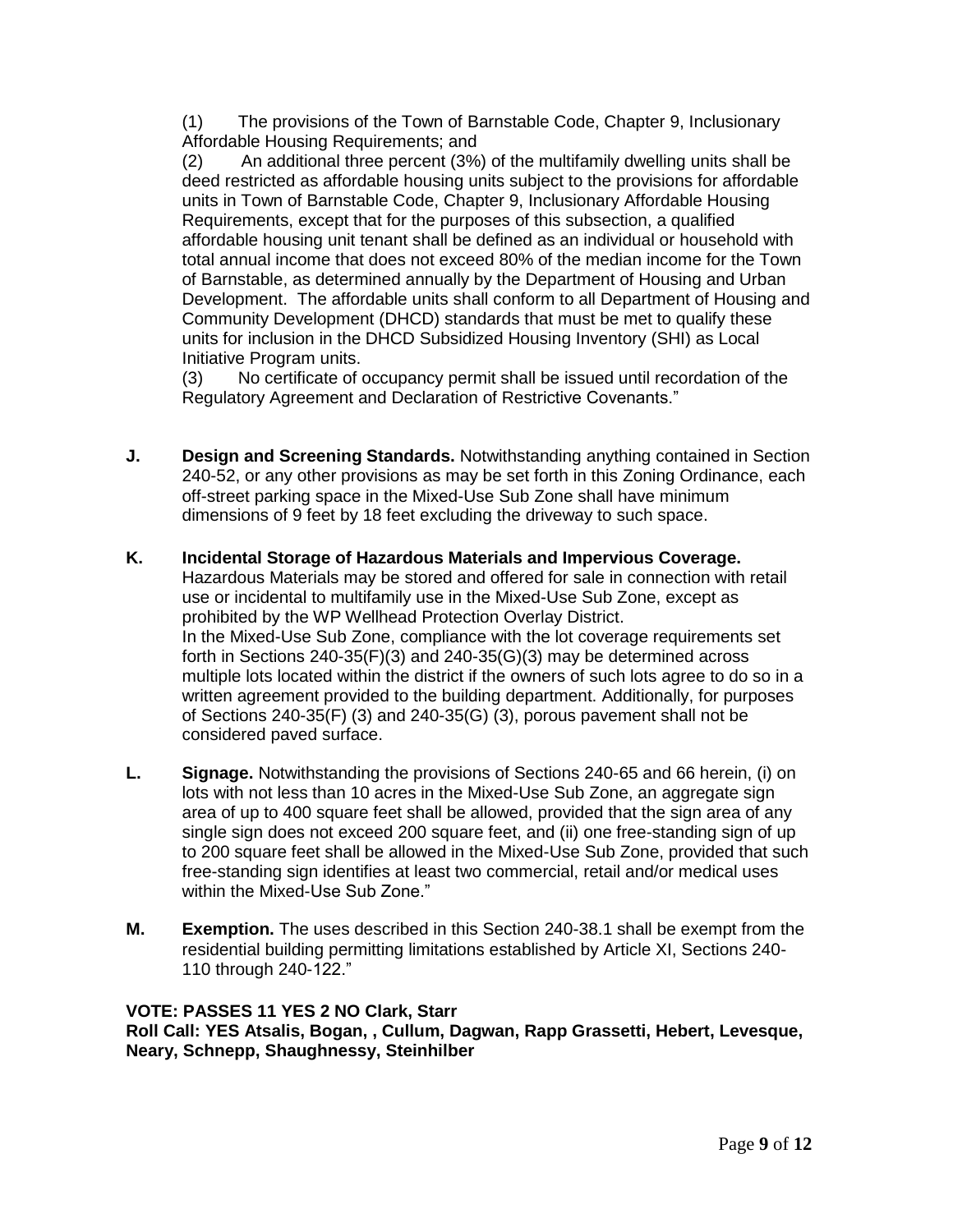# **2022-023 APPOINTMENTS TO A BOARD/COMMITTEE/COMMISSION INTRO: 10/07/2021, 10/21/2021**

Upon a motion duly made and seconded it was

**RESOLVED:** That the Town Council appoints the following individuals to a multiplemember Board/Committee/Commission: **Council on Aging:** Lucinda Loring, as a regular member to a term expiring 06/2024; **Disability Commission:** Brian Freeman, as a regular member to a term expiring 06/2024; John Lundborn, as a regular member to a term expiring 06/2023; **Hyannis Main Street Waterfront Historic District Commission:** Mark Despotopulos, as a regular member to a term expiring 06/2023; **Planning Board:** Tim O'Neill, as a regular member to a term expiring 06/2022

### **VOTE: PASSES 12 YES 1 NO Bogan**

**Roll Call: YES Atsalis, Clark, Cullum, Dagwan, Rapp Grassetti, Hebert, Levesque, Neary, Schnepp, Shaughnessy, Starr, Steinhilber.**

### **2022-024 REAPPOINTMENTS TO A BOARD/COMMITTEE/COMMISSION INTRO: 10/07/2021, 10/21/2021**

Upon a motion duly made and seconded it was

**RESOLVED:** That the Town Council reappoints the following individual to a multiplemember Board/Committee/Commission: **Disability Commission:** Paula Breagy as a regular member to a term expiring 06/2022

### **VOTE: PASSES 13 YES**

**Roll Call: Atsalis, Bogan, Clark, Cullum, Dagwan, Rapp Grassetti, Hebert, Levesque, Neary, Schnepp, Shaughnessy, Starr, Steinhilber.** 

# **2022-025 AMENDING THE ADMINISTRATIVE CODE, CHAPTER 241, ARTICLE III, MULTIPLE-MEMBER APPOINTIVE ORGANIZATION, § 241-21 BOARD OF HEALTH**

**INTRO: 10/07/2021, 10/21/2021** 

(Dagwan) Glad to see this item come forward for Council approval.

Upon a motion duly made and seconded it was

**ORDERED:** That pursuant to Section 5-1 of the Town of Barnstable Home Rule Charter, the Administrative Code, Chapter 241, Article III, Multiple-Member Appointive Organization, § 241-21 Board of Health, Section A, is hereby amended by striking out "three" in the first sentence and inserting "five" in its place.

# **So that § 241-21 A., as amended, shall read as follows:**

"A. Term of office. There shall be a Board of Health consisting of five regular members, one of whom shall be a physician, plus one alternate member. The alternate member shall have voting rights at meetings if there is an absence of a regular member." **VOTE: PASSES 13 YES** 

**Roll Call: Atsalis, Bogan, Clark, Cullum, Dagwan, Rapp Grassetti, Hebert, Levesque, Neary, Schnepp, Shaughnessy, Starr, Steinhilber.** 

Upon a motion duly made and seconded it was to go past 11 O'clock pm. **VOTE: PASSES 11YES 2 NO (Clark, Levesque) Roll Call: Atsalis, Bogan, Cullum, Dagwan, Rapp Grassetti, Hebert, Neary, Schnepp, Shaughnessy, Starr, Steinhilber.**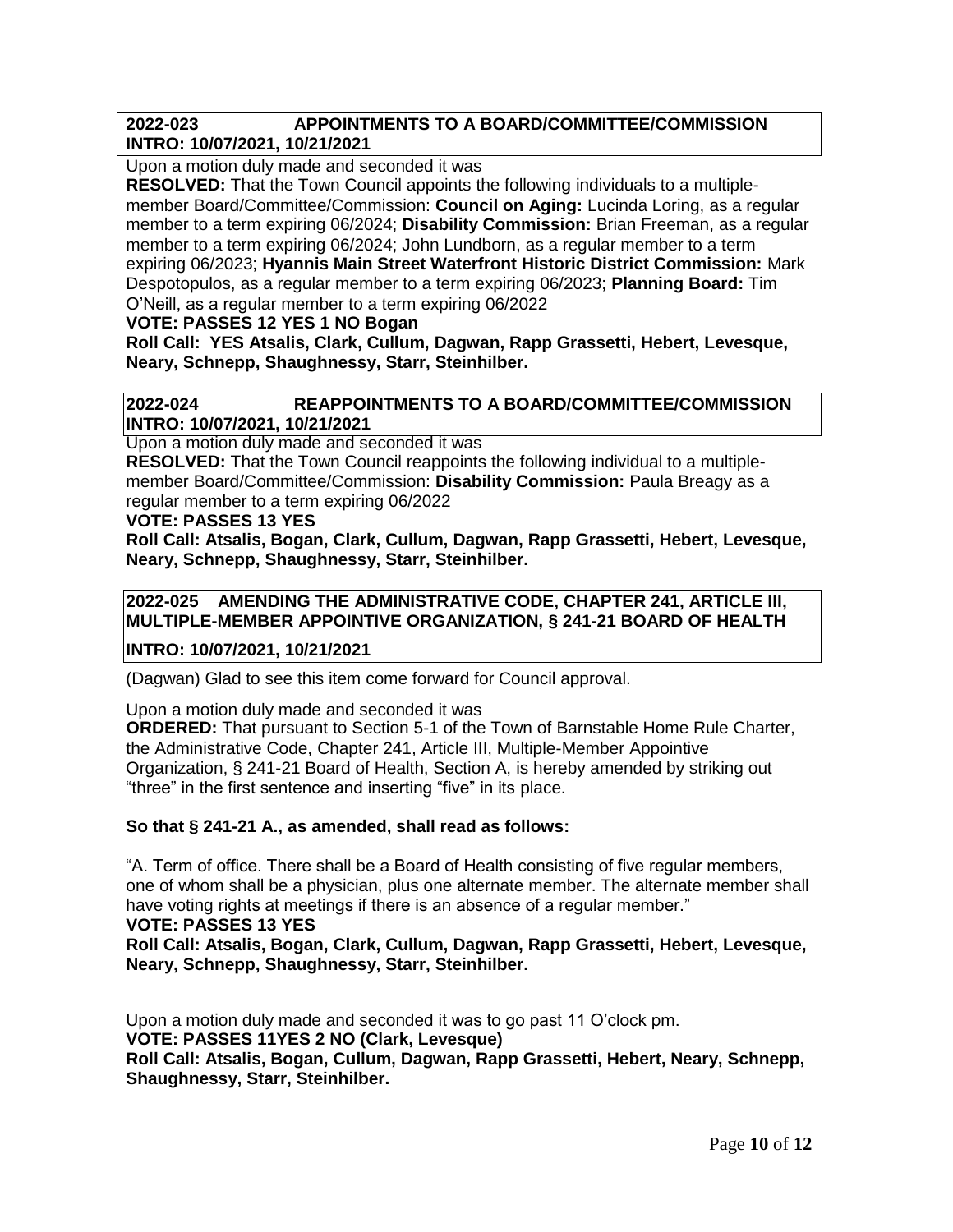**2022-032 RESOLVE AUTHORIZING THE TOWN MANAGER TO EXECUTE A FIRST AMENDMENT TO THE HOST COMMUNITY AGREEMENT BETWEEN THE TOWN OF BARNSTABLE AND VINEYARD WIND, LLC, DATED OCTOBER 3, 2018, AND TO EXECUTE A SECOND HOST COMMUNITY AGREEMENT WITH VINEYARD WIND, LLC FOR THE PROJECT CURRENTLY PENDING BEFORE THE COMMONWEALTH OF MASSACHUSETTS, DEPARTMENT OF PUBLIC UTILITIES IN D.P.U 20-56 AND 20- 57 AND WITH THE ENERGY FACILITIES SITING BOARD IN EFSB-20-01 INTRO: 10/07/21, 10/21/2021** 

Mark Ells, Town Manager gave the rationale. Karen Nober, Town Attorney explained there was an amendment.

Council Bogan recused himself from this agenda item.

Upon a motion duly made and seconded it was **TO AMEND VOTE: PASSES 12 YES 1 RECUSE (BOGAN) Roll Call: Atsalis, Clark, Cullum, Dagwan, Rapp Grassetti, Hebert, Levesque, Neary, Schnepp, Shaughnessy, Starr, Steinhilber.** 

Upon a motion duly made and seconded it was

**RESOLVED:** That the Town Council authorizes the execution and delivery by the Town Manager of a First Amended Host Community Agreement between the Town of Barnstable and Vineyard Wind, LLC, or Vineyard Wind Shareco, LLC as the assignee of Vineyard Wind, LLC, amending the Host Community Agreement between the Town and Vineyard Wind, LLC, dated October 3, 2018, with such amendments to said Agreement generally to consist of administrative and procedural revisions; provided that any substantive revisions shall provide additional protections or benefits to the Town; and further authorizes the execution and delivery by the Town Manager of a second Host Community Agreement between the Town of Barnstable and Park City Wind, LLC, currently a wholly owned subsidiary of Vineyard Wind, LLC, substantially in the form of the draft agreement on file with the Office of the Town Council, for the Park City Wind Project which is currently pending before the Commonwealth's Department of Public Utilities in D.P.U. 20-56 and 20-57 and with the Energy Facilities Siting Board in EFSB 20- 01.

**VOTE: PASSES 12 YES 1 RECUSE (BOGAN)**

**Roll Call: Atsalis, Clark, Cullum, Dagwan, Rapp Grassetti, Hebert, Levesque, Neary, Schnepp, Shaughnessy, Starr, Steinhilber.** 

**2022-035 APPROPRIATION AND TRANSFER ORDER IN THE AMOUNT OF \$165,000 IN COMMUNITY PRESERVATION HISTORIC PRESERVATION FUNDS FOR THE RESTORATION WORK TO STURGIS LIBRARY'S BUILDING LOCATED AT 3090 MAIN STREET/RTE 6A, BARNSTABLE INTRO: 10/21/2021** 

Council Starr recused himself from this agenda item.

Upon a motion duly made and seconded it was

**ORDERED:** That, pursuant to the provisions of the Community Preservation Act, G. L. c. 44B, the amount of One Hundred Sixty-Five Thousand Dollars **(\$165,000)** be appropriated and transferred from the amount set aside for historic resources in the Community Preservation Fund to Sturgis Library to be used for restoration work on Sturgis Library's building at 3090 Main Street/Rte. 6A, Barnstable. The property has an existing Preservation Restriction held by the Town of Barnstable. It is further ordered that the Town Manager be authorized to expend the appropriation subject to oversight by the Community